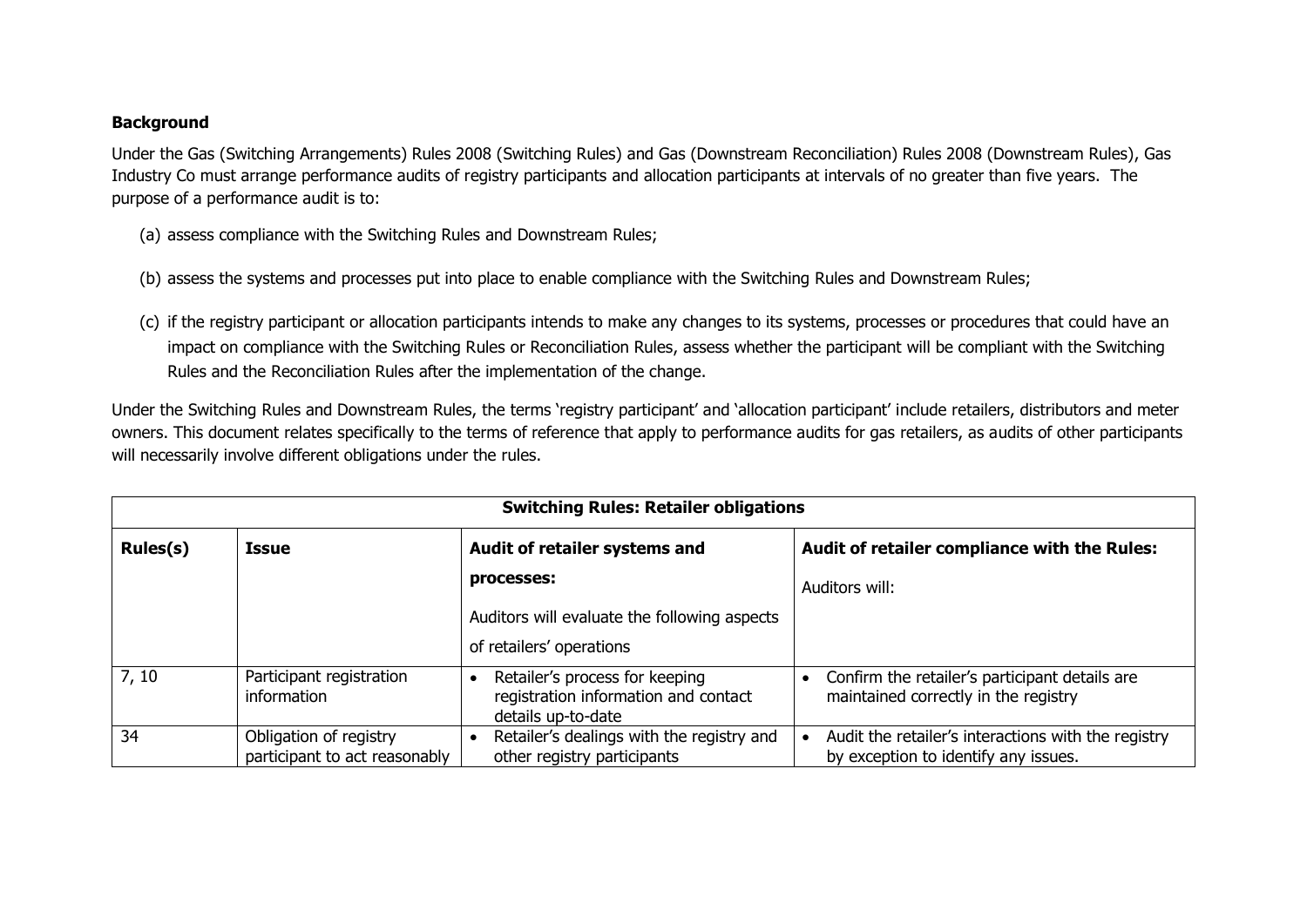|    |                                                                                                                                                                                                                            |                                                                                                                                                                                                                  | Audit the retailer's interactions with other registry<br>participants to identify any problems, for<br>example:<br>repeated switch withdrawal requests<br>$\circ$<br>or late switch completions without<br>adequate communications<br>vexatious breach allegations<br>$\circ$<br>any issues noted by the Market<br>$\circ$<br>Administrator                                                                                                                                                                                                                                            |
|----|----------------------------------------------------------------------------------------------------------------------------------------------------------------------------------------------------------------------------|------------------------------------------------------------------------------------------------------------------------------------------------------------------------------------------------------------------|----------------------------------------------------------------------------------------------------------------------------------------------------------------------------------------------------------------------------------------------------------------------------------------------------------------------------------------------------------------------------------------------------------------------------------------------------------------------------------------------------------------------------------------------------------------------------------------|
| 35 | Obligation of registry<br>participant to use software<br>for the registry competently,<br>use the operator's support<br>services and have a<br>nominated manager<br>responsible for<br>communications with the<br>registry | Retailer's use of registry software<br>$\bullet$<br>Retailer's use of support services<br>related to the registry<br>Communications with the registry<br>$\bullet$                                               | Review the retailer's processes for using the<br>$\bullet$<br>registry software and identify any exceptions<br>where the retailer has not used registry software<br>in a competent manner leading to errors.<br>Review the retailer's use of support services<br>related to registry software and identify any<br>exceptions to this Rule.<br>Confirm that the retailer has a nominated<br>manager who is responsible for communications<br>with the registry and that this person is correctly<br>identified in the registry, and by the Registry<br>Operator, as the contact person. |
| 36 | ICP identifier on invoice                                                                                                                                                                                                  | Each consumer's invoice must include<br>$\bullet$<br>the ICP identifier and it must be clearly<br>labelled "ICP" on the invoice                                                                                  | Review compliance with this requirement (visual<br>$\bullet$<br>inspection of invoice)                                                                                                                                                                                                                                                                                                                                                                                                                                                                                                 |
| 54 | Retailer uplift of READY ICP                                                                                                                                                                                               | New connections process<br>Process to uplift a READY ICP<br>$\bullet$<br>Processes to update new retailer ICP<br>information in the gas registry<br>Processes to validate ICP information in<br>the gas registry | Obtain a sample of new ICPs <sup>1</sup> from the retailer's<br>databases of an appropriate size to ensure the<br>results of analysis have statistical significance.<br>The sample should include both TOU and non-<br>TOU ICPs with respective sample sizes for each<br>category reflecting their population size.<br>Validate processes used to create and populate<br>ICP information on the registry, as listed in                                                                                                                                                                 |

<sup>&</sup>lt;sup>1</sup> Auditors should follow the guidelines set out in AS-506: Audit Sampling, issued by the Council of the Institute of Chartered Accountants of New Zealand (2003), for guidance on determining sample size and selection.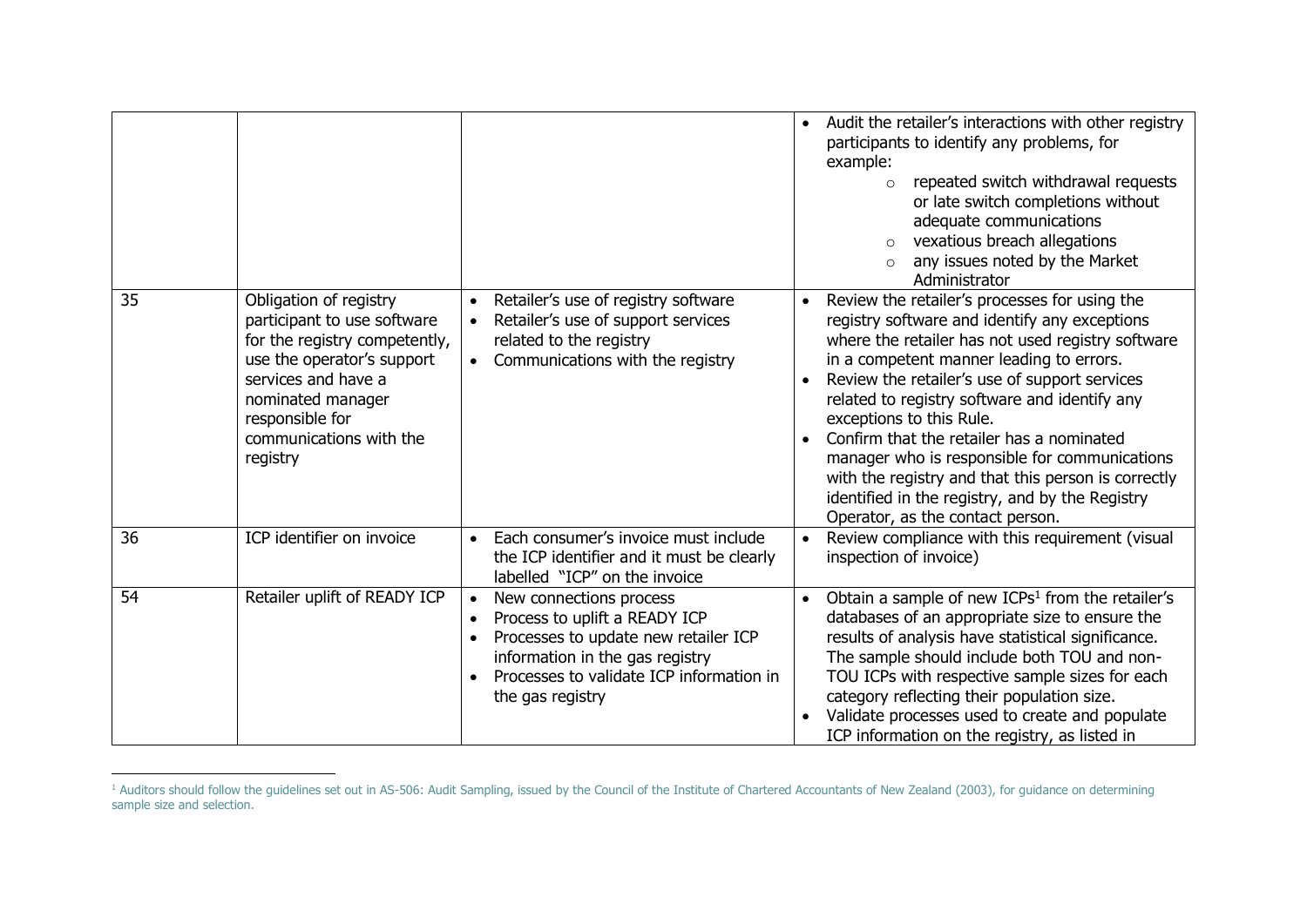|                                                                            |                                                          |                                                                                                                                                                                               | Schedule 1, Part B of the Rules ('retailer ICP<br>information'). Particular focus should be placed<br>on factors affecting billing and reconciliation<br>accuracy (allocation group, ICP status, profile<br>code).<br>• Confirm the accuracy of this ICP information in<br>the gas registry.<br>Confirm that the retailer populates the gas<br>registry with ICP information for a new consumer<br>within two business days of contracting to supply<br>gas to that consumer.<br>• Check the Maintenance Breach History report<br>(RET breaches) to identify any systemic issues or<br>non-compliance.<br>Review ICPs at READY status that identify the<br>retailer as the expected retailer, particularly ICPs<br>that have been at READY status for a long time<br>and ICPs with a meter installed. There is no<br>obligation to uplift a READY ICP until a contract is<br>signed with a consumer, but it is a potential<br>source of error and UFG. Check process for<br>monitoring new connections that the retailer has<br>requested from a distributor, to ensure eventual<br>uplift. |
|----------------------------------------------------------------------------|----------------------------------------------------------|-----------------------------------------------------------------------------------------------------------------------------------------------------------------------------------------------|---------------------------------------------------------------------------------------------------------------------------------------------------------------------------------------------------------------------------------------------------------------------------------------------------------------------------------------------------------------------------------------------------------------------------------------------------------------------------------------------------------------------------------------------------------------------------------------------------------------------------------------------------------------------------------------------------------------------------------------------------------------------------------------------------------------------------------------------------------------------------------------------------------------------------------------------------------------------------------------------------------------------------------------------------------------------------------------------|
| 58, 59.3, 59.4,<br>59.5, 59.6,<br>59.7 59.8,<br>59.9, 59.10,<br>60.2, 61.1 | Maintenance of ICP<br>information in the gas<br>registry | Processes to ensure retailer ICP<br>information held on the registry is<br>accurate and up-to-date<br>Disconnection/reconnection process to<br>ensure ICP status field is kept up-to-<br>date | Review processes used to maintain, validate and<br>correct retailer ICP information (including ICP<br>status) in the registry to ensure accuracy.<br>Confirm consistency with information held on the<br>retailer's database and internal consistency of<br>registry data, for example allocation group versus<br>CCM band, ICP connection status versus Meter<br>Identifier. Particular focus should be placed on<br>factors affecting billing accuracy as listed<br>previously.                                                                                                                                                                                                                                                                                                                                                                                                                                                                                                                                                                                                           |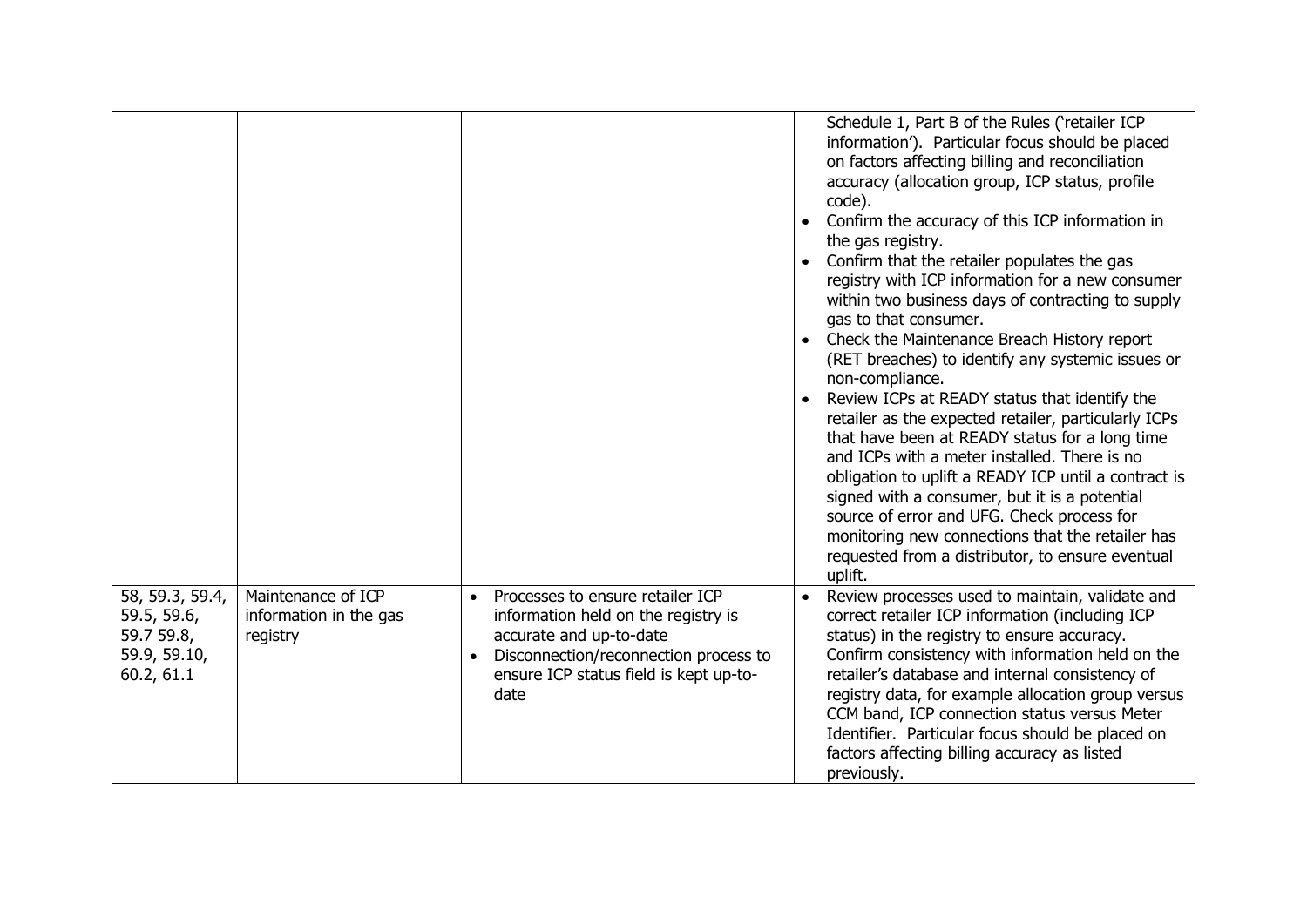|        |                                    |                                                                                                                                                                                                                                     | Using a sample of change notifications to the<br>registry, confirm that ICP status changes that are<br>the responsibility of the retailer (listed in Rule 59)<br>are being conducted appropriately.<br>For example, ensure allocation group field in<br>registry is maintained and updated in accordance<br>with requirements of the Reconciliation Rules.                                                                                                                                                                                                                                                                                    |
|--------|------------------------------------|-------------------------------------------------------------------------------------------------------------------------------------------------------------------------------------------------------------------------------------|-----------------------------------------------------------------------------------------------------------------------------------------------------------------------------------------------------------------------------------------------------------------------------------------------------------------------------------------------------------------------------------------------------------------------------------------------------------------------------------------------------------------------------------------------------------------------------------------------------------------------------------------------|
| 62.1   | Resolving discrepancies            | Exception-handling process for<br>identifying and resolving discrepancies<br>between the registry and the retailer's<br>system, including how the retailer<br>responds to notifications of<br>discrepancies from other stakeholders | Review process for monitoring accuracy of<br>registry information and comparison of<br>information in the registry with information in the<br>retailer's system. Particular focus should be<br>placed on factors affecting billing accuracy.<br>Review current level of discrepancies, timeframes<br>for resolving discrepancies with other parties<br>For a sample of customers, compare information<br>held in registry with information held in retailer's<br>system<br>Note any incidence of GTN validation failures (via<br>GTN mismatch report) which indicate incorrect<br>ICP parameters sent by the retailer                         |
| 65     | Initiation of a consumer<br>switch | Consumer switching processes<br>New account creation                                                                                                                                                                                | Using a sample of switched consumers that have<br>been initiated by the retailer (referred to as the<br>'new retailer'), confirm that the processes used<br>by the new retailer to switch a consumer are<br>consistent with those listed in Rule 65.<br>Check that the retailer has suitable Use of System<br>Agreements in place to initiate switches with<br>customers on all networks and with all meter<br>owners, or alternatively, have controls in place to<br>avoid initiating switches for networks/meters with<br>no current UoSA.<br>In particular, check process for preventing<br>initiation of switches on Nova bypass networks |
| 66, 67 | Gas switching notice               | Processes associated with the retailer<br>initiating a switch                                                                                                                                                                       | Using a sample of switched consumers that have<br>been initiated by the new retailer, confirm that                                                                                                                                                                                                                                                                                                                                                                                                                                                                                                                                            |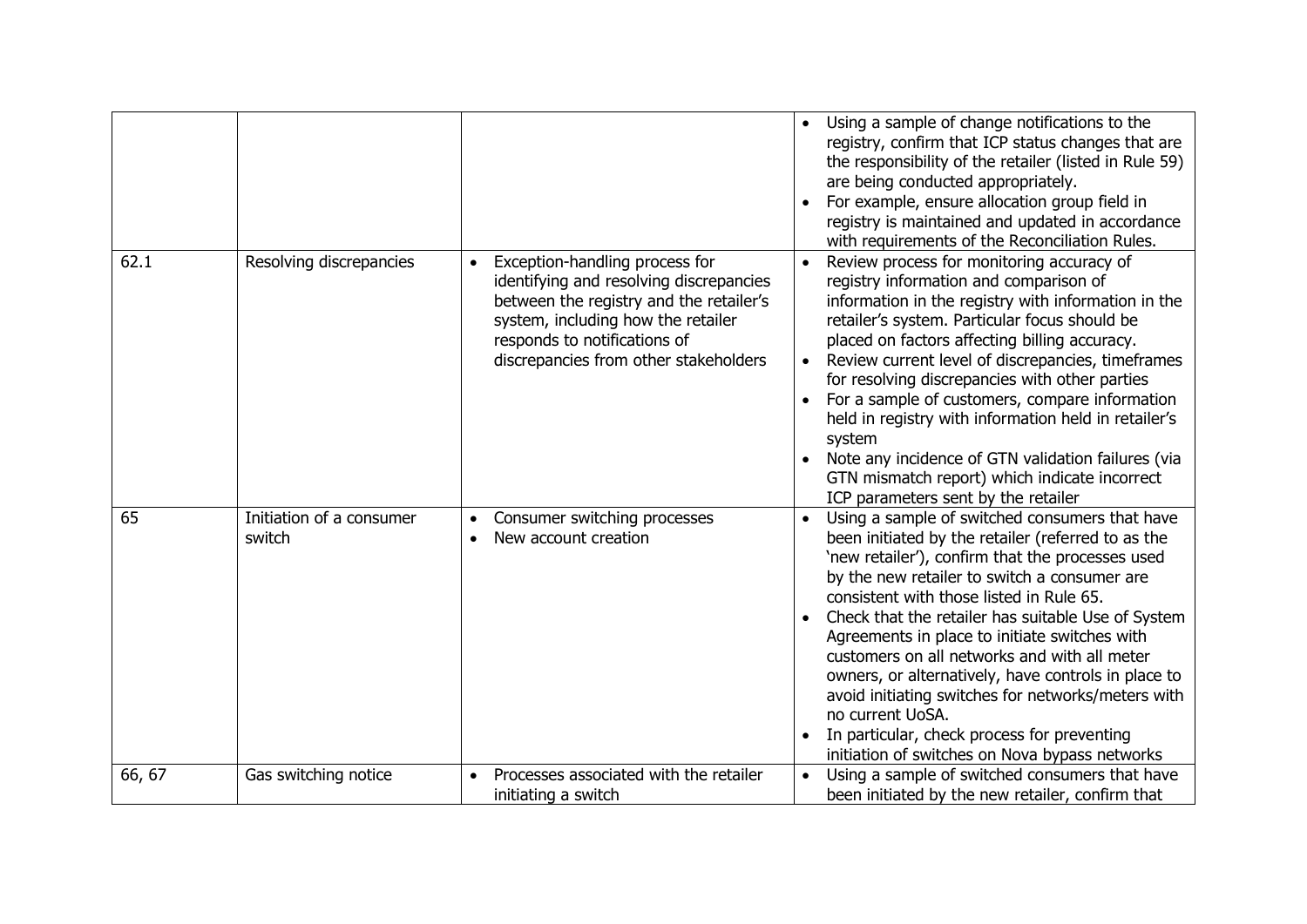|                                              |                                       |                                                                                       | the new retailer meets the switching notice<br>timeframes listed in Rules 66.1, 67.3 and 67.3A.<br>Analyse switch withdrawal statistics for incidence<br>of 'DF' withdrawals attributable to the retailer<br>• Check that the new retailer has a gas switching<br>notice consistent with the requirements outlined<br>in Rules 67.1 and 67.2<br>• Check that the retailer identifies and uses the<br>correct switch type – either Standard (S) or Move<br>Switch (SM). Analyse switch withdrawal statistics<br>for incidence of 'WS' withdrawals attributable to<br>the retailer<br>• Check that the retailer verifies the correct ICP<br>and address for the consumer. Analyse switch<br>withdrawal statistics for incidence of 'UA' or 'WP'<br>withdrawals attributable to the retailer     |
|----------------------------------------------|---------------------------------------|---------------------------------------------------------------------------------------|-----------------------------------------------------------------------------------------------------------------------------------------------------------------------------------------------------------------------------------------------------------------------------------------------------------------------------------------------------------------------------------------------------------------------------------------------------------------------------------------------------------------------------------------------------------------------------------------------------------------------------------------------------------------------------------------------------------------------------------------------------------------------------------------------|
| 69.1,<br>69.1A, 69.2,<br>69.3, 70, 72,<br>75 | Response to a gas switching<br>notice | Processes associated with a retailer<br>$\bullet$<br>receiving a gas switching notice | Using a sample of received gas switching notices,<br>confirm that the retailer ('current retailer') has<br>given the registry:<br>$\circ$ A gas acceptance notice, or<br>$\circ$ A gas transfer notice, or<br>$\circ$ A gas switching withdrawal notice<br>within two business days after receiving a gas<br>switching notice.<br>Confirm that these notices are consistent with the<br>requirements outlined in Rules 70, 72 and 75<br>respectively.<br>Using a sample of instances where a switching<br>withdrawal notice, issued by the current retailer,<br>is rejected by the new retailer (by providing its<br>own switching withdrawal notice) confirm that<br>the current retailer has provided the registry:<br>$\circ$ A gas acceptance notice, or<br>$\circ$ A gas transfer notice |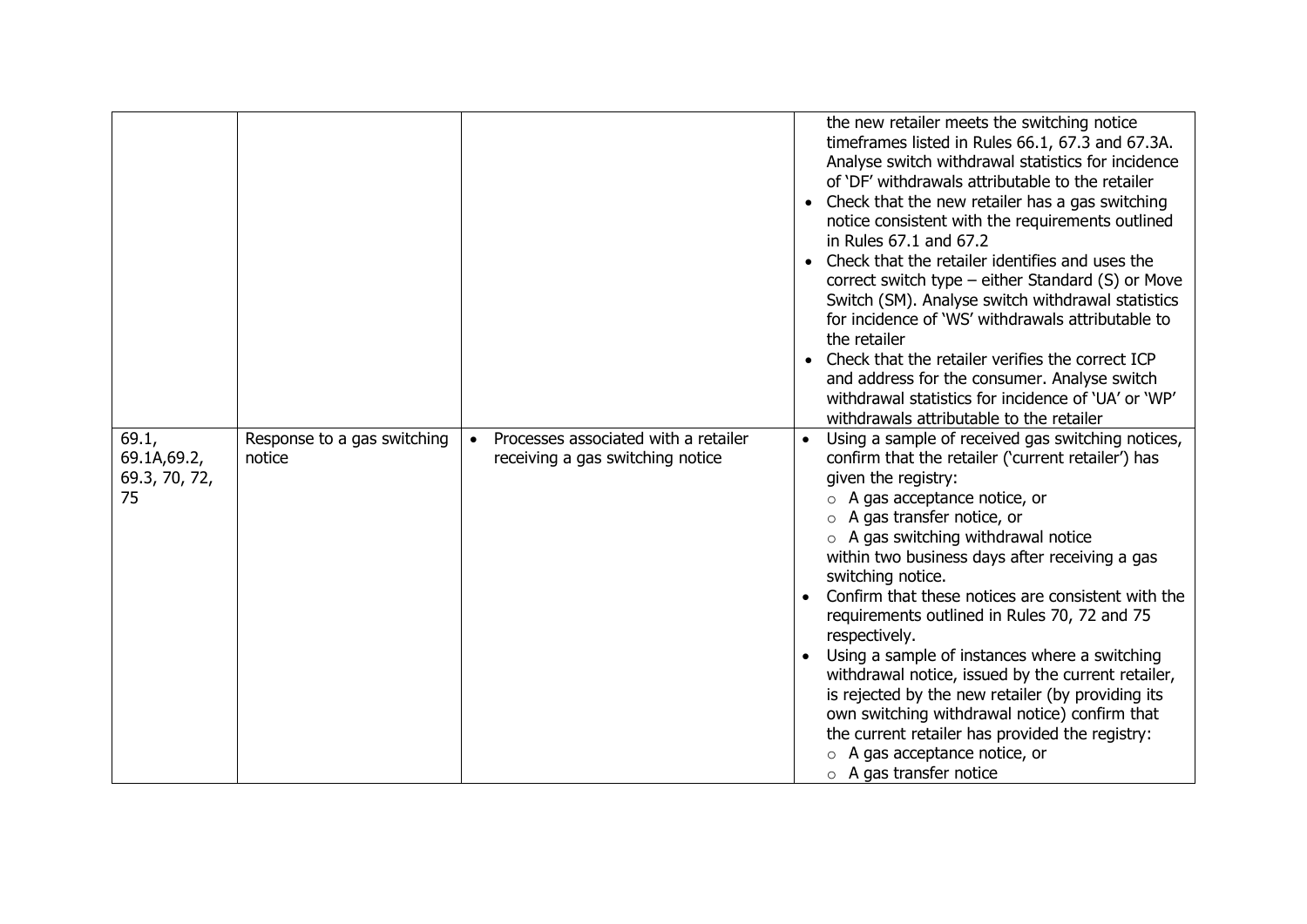|    |                       |                                                                                                                              | within two business days after receiving a gas<br>switching notice.<br>Using a sample of received gas switching notices,<br>confirm that the current retailer has completed<br>the switch by giving a gas transfer notice within<br>10 business days after receiving a gas switching<br>notice (unless the switch is withdrawn).<br>Using a sample of standard switches, confirm<br>that if the current retailer gives a gas transfer<br>notice, it does so within two business days of the<br>switch date included in the transfer notice.<br>Verify the results of sampling against any<br>historical patterns of behaviour observable in<br>switch breach history reports |  |
|----|-----------------------|------------------------------------------------------------------------------------------------------------------------------|------------------------------------------------------------------------------------------------------------------------------------------------------------------------------------------------------------------------------------------------------------------------------------------------------------------------------------------------------------------------------------------------------------------------------------------------------------------------------------------------------------------------------------------------------------------------------------------------------------------------------------------------------------------------------|--|
| 70 | Gas acceptance notice | Processes associated with gas<br>$\bullet$<br>acceptance notices                                                             | Confirm that gas acceptance notices issued by<br>$\bullet$<br>the retailer are consistent with the requirements<br>outlined in Rules 70.1, 70.2 and 70.3.<br>Using a sample of gas acceptance notices,<br>confirm that the gas acceptance notice has a an<br>expected switch date that is within 10 business<br>days after the date the retailer received the<br>switching notice from the gas registry.                                                                                                                                                                                                                                                                     |  |
| 72 | Gas transfer notice   | Processes associated with gas transfer<br>$\bullet$<br>notices<br>Process for providing switch read<br>(actual or estimated) | Confirm that gas transfer notices issued by the<br>$\bullet$<br>retailer are consistent with the requirements<br>outlined in Rule 72.1.<br>Using a sample of gas transfer notices, confirm<br>that the information included in the notices is<br>accurate.<br>Confirm that the switch date used meets the<br>requirements listed in Rules 72.2, 72.3, 72.4 and<br>72.5 regarding appropriate switch dates.<br>Verify the results of sampling against any<br>historical patterns of behaviour observable in<br>switch breach history reports                                                                                                                                  |  |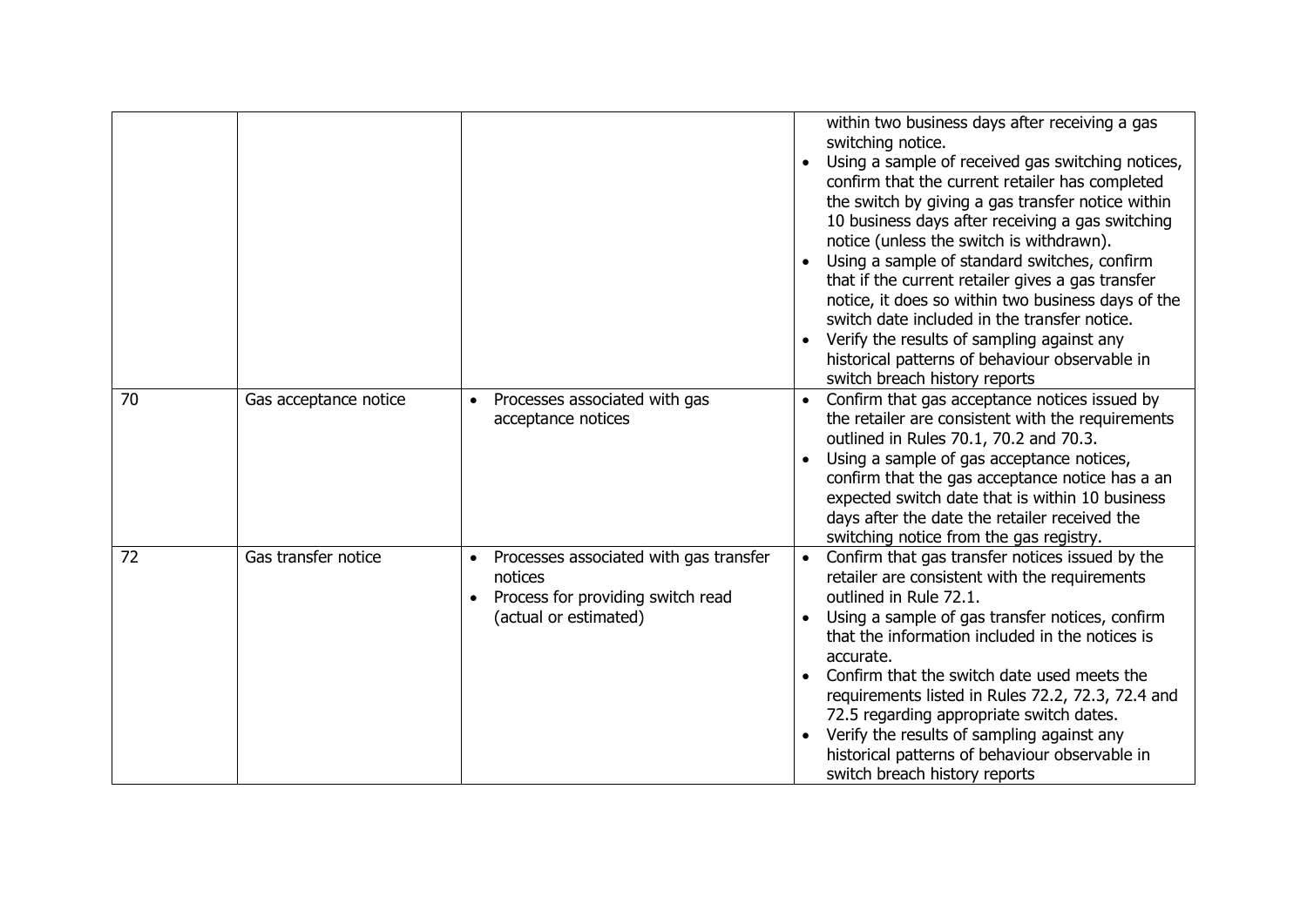| 74                 | Accuracy of switch readings  | Processes for ensuring accurate switch<br>reads                                                                  | Using a sample of gas transfers, check that the<br>$\bullet$<br>retailer provides accurate switch read<br>information, consistent with the requirements<br>identified in Rule 74.                                                                                                                                                                                                                                                                                                                                                                                                                                                                                                                                                                                                                                          |
|--------------------|------------------------------|------------------------------------------------------------------------------------------------------------------|----------------------------------------------------------------------------------------------------------------------------------------------------------------------------------------------------------------------------------------------------------------------------------------------------------------------------------------------------------------------------------------------------------------------------------------------------------------------------------------------------------------------------------------------------------------------------------------------------------------------------------------------------------------------------------------------------------------------------------------------------------------------------------------------------------------------------|
| 74A, 75, 76,<br>78 | Gas switching withdrawal     | Processes associated with gas switching<br>withdrawal                                                            | Using a sample of gas switching withdrawals,<br>$\bullet$<br>confirm that the process that the retailer has<br>followed is consistent with the process outlined in<br>Rules 74A and 75.<br>Check that gas switching withdrawal notices<br>issued by the retailer are consistent with the<br>requirements outlined in Rule 76.<br>Using a sample of received gas switching<br>withdrawals, confirm that the retailer (as a<br>recipient) has provided the gas registry a gas<br>switching withdrawal response notice within five<br>business days and that the response is consistent<br>with the requirements outlined in Rule 78.2.<br>Investigate frequency of withdrawals received<br>(and reason codes) in comparison to other<br>retailers, to identify any systemic issues with<br>wrong address, wrong customer etc |
| 79, 81             | Switch reading renegotiation | Processes associated with renegotiation<br>of switch readings in the event of a<br>dispute over reading accuracy | Check that switch reading renegotiation request<br>$\bullet$<br>notices issued by the retailer are consistent with<br>the requirements outlined in Rules 79.3 and 79.4.<br>Using a sample of instances where the retailer<br>has received a switch reading negotiation<br>request, confirm that the retailer has issued a<br>response notice within five business days of<br>receiving the notice.                                                                                                                                                                                                                                                                                                                                                                                                                         |
| 82                 | Bypass of a distributor      | Processes associated with bypassing a<br>$\bullet$<br>distributor                                                | Confirm that the retailer processes ICPs bypassed<br>as either the creation of a new ICP or the re-<br>commissioning of an ICP, following the<br>requirements for these events listed in the Rules.                                                                                                                                                                                                                                                                                                                                                                                                                                                                                                                                                                                                                        |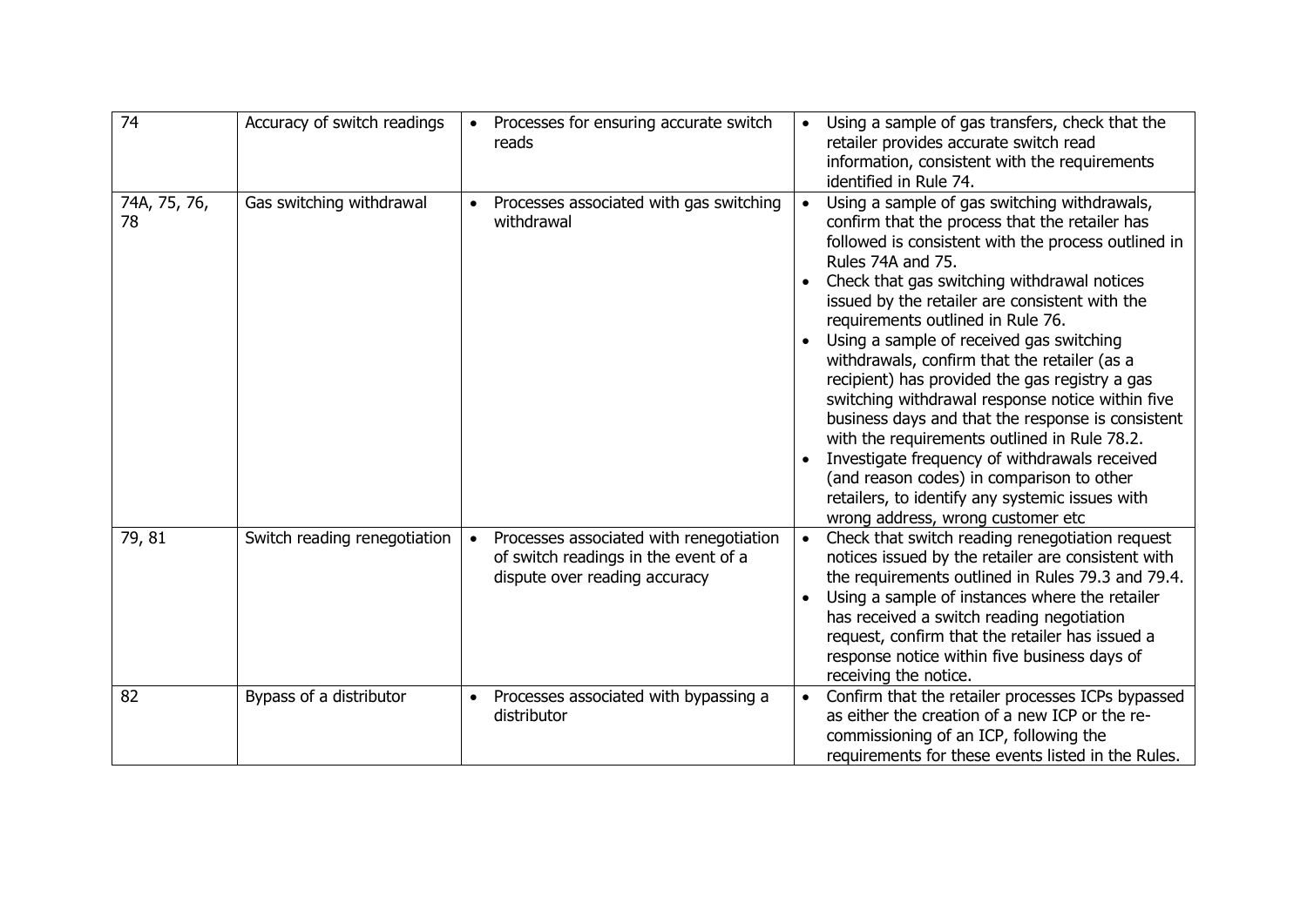|                    |                                                                                                                                                                                                                                    | Confirm that the retailer gives notices identified<br>in 82.3 not less than 10 business days before the<br>retailer intends giving effect to a bypass. |
|--------------------|------------------------------------------------------------------------------------------------------------------------------------------------------------------------------------------------------------------------------------|--------------------------------------------------------------------------------------------------------------------------------------------------------|
| General compliance | Check for closure of unresolved issues<br>from previous performance audits<br>Processes developed as a result of a<br>determination or recommendation made<br>by the market administrator, market<br>investigator or rulings panel |                                                                                                                                                        |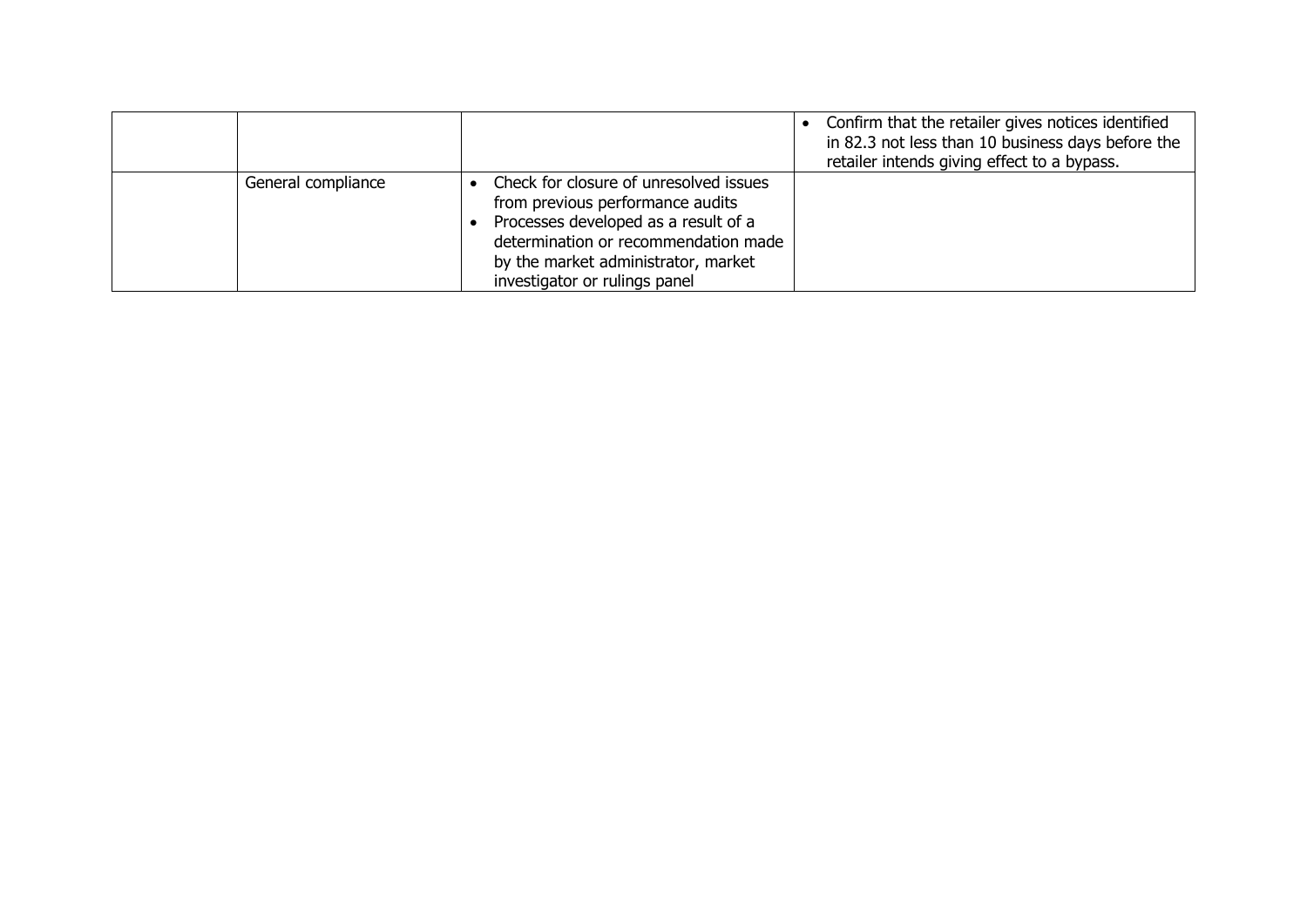|              | <b>Reconciliation Rules: Retailer obligations</b>                           |                                                                                                                                                                                                                                                                                                                                                                                          |                                                                                                                                                                                                                                                                                                                                                                                                                                                                                                                                                                                                                                                                               |  |  |
|--------------|-----------------------------------------------------------------------------|------------------------------------------------------------------------------------------------------------------------------------------------------------------------------------------------------------------------------------------------------------------------------------------------------------------------------------------------------------------------------------------|-------------------------------------------------------------------------------------------------------------------------------------------------------------------------------------------------------------------------------------------------------------------------------------------------------------------------------------------------------------------------------------------------------------------------------------------------------------------------------------------------------------------------------------------------------------------------------------------------------------------------------------------------------------------------------|--|--|
| Rule(s)      | <b>Issue</b>                                                                | Audit of retailer systems and processes:                                                                                                                                                                                                                                                                                                                                                 | Audit of retailer compliance with the Rules                                                                                                                                                                                                                                                                                                                                                                                                                                                                                                                                                                                                                                   |  |  |
|              |                                                                             | Auditors will evaluate the following aspects of<br>retailers' operations                                                                                                                                                                                                                                                                                                                 | Auditors will:                                                                                                                                                                                                                                                                                                                                                                                                                                                                                                                                                                                                                                                                |  |  |
| 26.2<br>28.2 | Set up and maintenance<br>of ICP/metering/billing<br>information in systems | • Processes to establish and maintain<br>metering set up information for new and<br>existing ICPs (including when meters are<br>changed out)<br>Processes to set up and maintain ICP<br>$\bullet$<br>information relevant to consumption<br>calculations<br>Processes to set up and maintain non<br>$\bullet$<br>ICP/metering set up information relevant to<br>consumption calculations | Obtain a sample of ICPs from retailer's databases<br>(both ToU and non-ToU) so as to obtain statistically<br>significant results<br>Compare metering set up information relevant to<br>$\bullet$<br>meter owners with information from meter owners<br>(including meter pressure, number of dials to be read<br>for $1 \text{ m}^3$ )<br>Validate processes used to establish and maintain<br>other ICP set up information relevant to calculation of<br>billing factors (network pressure if relevant, altitude)<br>Validate processes used to establish and maintain<br>non ICP/metering set up information relevant to<br>calculation of billing factors (temperature, gas |  |  |
| 26.5         | Maintenance of registry<br>information                                      | • Processes to populate ICP information for<br>new ICPs on the gas registry<br>Processes to ensure ICP information held on<br>the registry is accurate and up to date                                                                                                                                                                                                                    | composition data)<br>Obtain a sample of new ICPs and a sample of ICPs<br>that existed prior to registry go-live from retailer's<br>databases<br>Compare information on responsible retailer, ICP<br>status, connection status, allocation group, and profile<br>code held in registry with information in retailer's<br>databases<br>Validate processes used to establish and maintain ICP<br>information in the registry<br>Obtain download of retailer's customer database by<br>ICP, annual consumption, and allocation group. Check<br>that ICPs are allocated to allocation group correctly.                                                                             |  |  |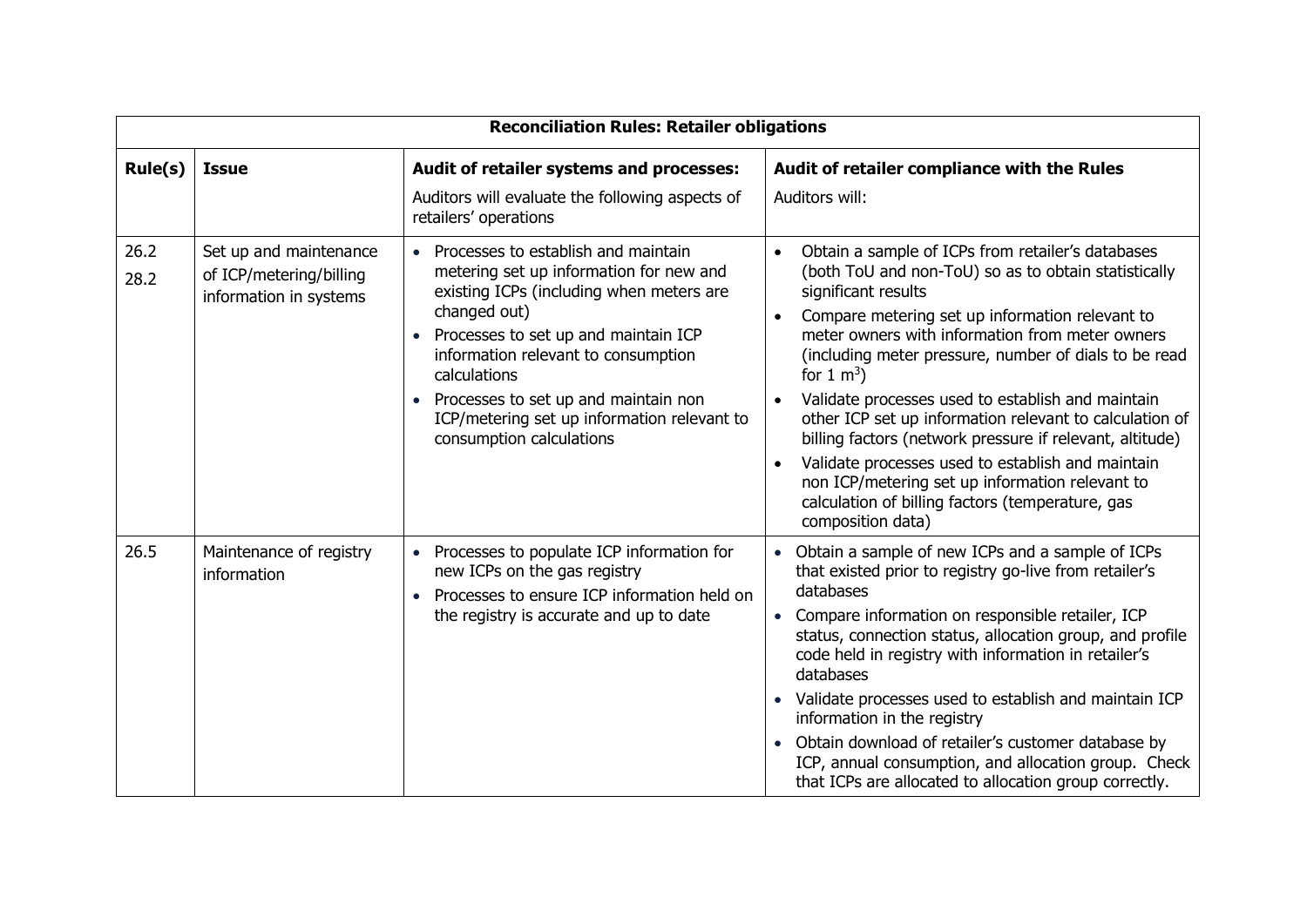| 39                                         | Gas trading notices               | • Processes to give notice to the allocation<br>agent when commencing or ceasing to<br>supply gas to consumers at an allocated gas<br>gate                                                                                                                                                                                      | • Validate processes used to generate gas gate trading<br>notices                                                                                                                                                                                                                                                                                                                                                                                                                                                                                                                                                                                                        |
|--------------------------------------------|-----------------------------------|---------------------------------------------------------------------------------------------------------------------------------------------------------------------------------------------------------------------------------------------------------------------------------------------------------------------------------|--------------------------------------------------------------------------------------------------------------------------------------------------------------------------------------------------------------------------------------------------------------------------------------------------------------------------------------------------------------------------------------------------------------------------------------------------------------------------------------------------------------------------------------------------------------------------------------------------------------------------------------------------------------------------|
| 28.1<br>28.4.2<br>$29.1 -$<br>29.5<br>40.2 | Meter reading and<br>validation   | • Processes to ensure meters are read in<br>accordance with the requirements of the ICP<br>allocation group<br>Processes to record and store register<br>$\bullet$<br>reading data for at least 30 months<br>• Processes to validate meter readings and<br>deal with exceptions<br>• Processes to revise data when errors occur | For a sample of ToU and non-ToU ICPs, obtain where<br>available 30 months of raw register reading data from<br>the relevant meter reading service provider and<br>compare with the equivalent data held in the retailer's<br>systems<br>Verify the retailer's compliance with the requirement<br>$\bullet$<br>to store register reading data for a minimum period of<br>30 months<br>Verify the retailer's compliance in reporting to the<br>allocation agent the number and percentage of<br>validated register readings during the previous four<br>and twelve months<br>• Verify that ICPs are assigned to the correct allocation<br>group in accordance with rule 29 |
| 28.2                                       | Energy consumption<br>calculation | • Processes to convert measured volume to<br>volume at standard conditions, and volume<br>at standard conditions to energy<br>consumption (application of "billing factors")                                                                                                                                                    | Obtain a sample of ToU and non-ToU ICPs across<br>$\bullet$<br>several gas gates and extract 30 months of meter<br>reading data for them<br>For each ICP, convert the volume between meter<br>readings to volume at standard conditions, and<br>volume at standard conditions to energy consumption,<br>and compare with the retailer's calculations<br>Confirm application and storage of billing factors, and<br>$\bullet$<br>underlying data used for the calculation, complies with<br><b>NZS 5259</b>                                                                                                                                                               |
| $34 - 36$<br>30.3<br>40                    | Estimation                        | • Processes to estimate consumption where<br>forward estimates are required, and for<br>historical estimates where seasonal<br>adjustment daily shape values have not                                                                                                                                                           | Obtain a sample of allocation group 3 to 6 ICPs from<br>retailer's databases and extract 30 months of meter<br>reading data for them                                                                                                                                                                                                                                                                                                                                                                                                                                                                                                                                     |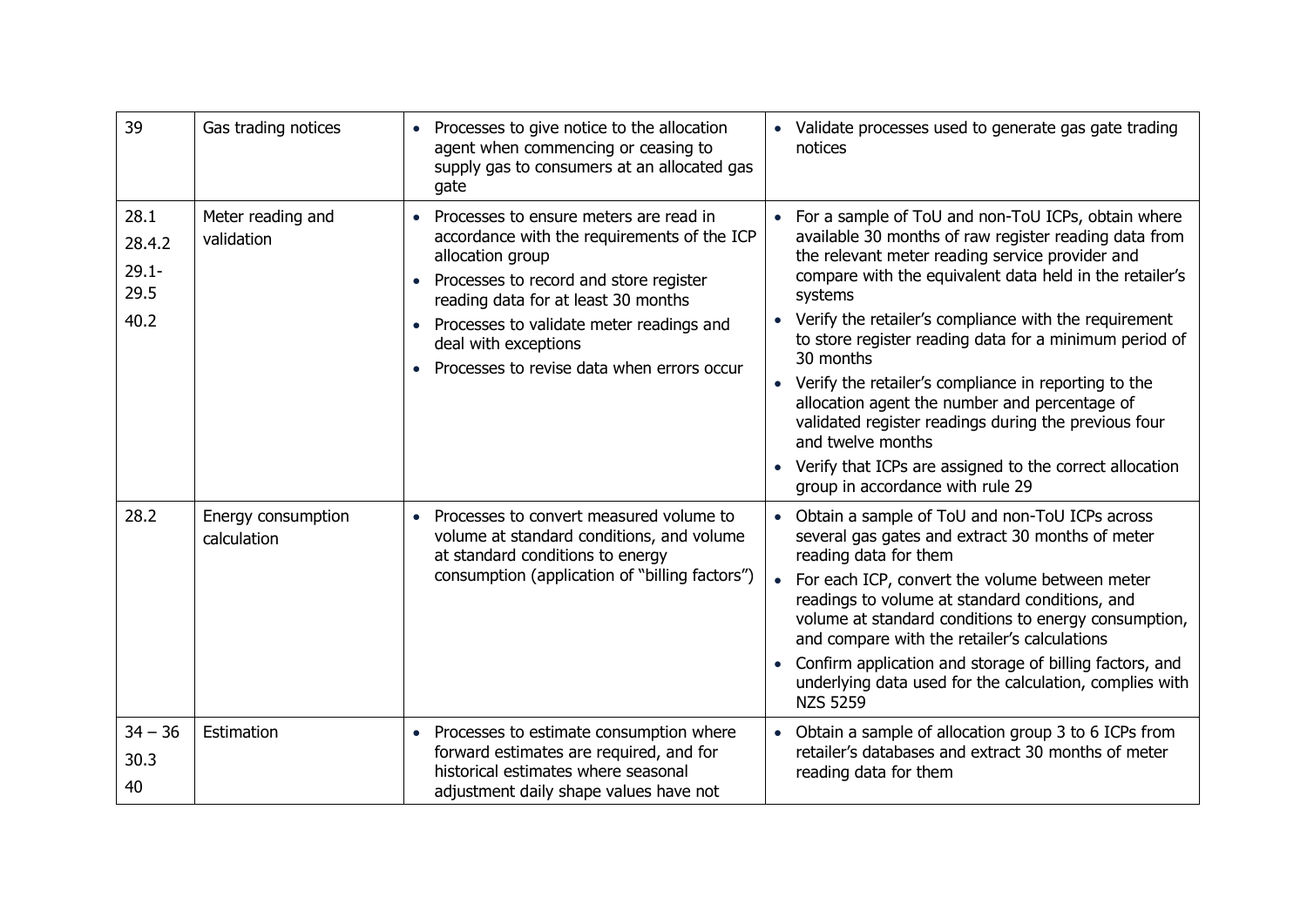| 55-56<br>37.2           |                        | been supplied by the allocation agent for the<br>full read-read period<br>Processes to ensure compliance of the<br>calculation for historical estimates where<br>seasonal adjustment daily shape values<br>have been supplied by the allocation agent<br>for the full read-read period<br>Processes to estimate consumption for ToU<br>consumers<br>The application, use and maintenance of<br>$\bullet$<br>registered deemed profiles (where<br>appropriate) | Verify that historical and forward estimation processes<br>$\bullet$<br>were conducted appropriately and in accordance with<br>the rules<br>Verify the retailer's compliance in reporting the<br>proportion of historical estimates contained in the<br>consumption information provided to the allocation<br>agent<br>Investigate extent of compliance, and efforts to<br>$\bullet$<br>comply, with the initial submission accuracy<br>requirement<br>Review appropriateness of retailer's ToU estimation<br>methodology<br>Identify differences between billing and submission<br>$\bullet$<br>information estimation algorithms, and validate<br>whether reasonable or not                                                                                                                                             |
|-------------------------|------------------------|---------------------------------------------------------------------------------------------------------------------------------------------------------------------------------------------------------------------------------------------------------------------------------------------------------------------------------------------------------------------------------------------------------------------------------------------------------------|---------------------------------------------------------------------------------------------------------------------------------------------------------------------------------------------------------------------------------------------------------------------------------------------------------------------------------------------------------------------------------------------------------------------------------------------------------------------------------------------------------------------------------------------------------------------------------------------------------------------------------------------------------------------------------------------------------------------------------------------------------------------------------------------------------------------------|
| $30 - 33$<br>28.4<br>52 | Submission information | • Processes to build and submit consumption<br>information to the allocation agent for initial,<br>interim and final allocations<br>Processes to build and submit billed<br>information to enable annual reconciliation<br>Processes to revise data when metering or<br>metering/billing set up errors are discovered                                                                                                                                         | For the ICPs examined under the 'Energy consumption<br>calculation' and 'Estimation' sections, compare the<br>calculated and estimated consumption with<br>consumption information and billed information<br>submitted to the allocation agent, and with the<br>consumption billed to customers<br>For the sampled ICPs, validate data submitted to the<br>allocation agent by comparing with data sourced from<br>the allocation agent<br>For the sampled ICPs, validate billed data through<br>inspection of customer invoices<br>• For all ICPs, compare number of ICPs in each<br>allocation group with numbers submitted to the<br>allocation agent and numbers of active ICPs recorded<br>in the registry<br>Verify retailer's compliance with the requirement to<br>store consumption information submitted to the |